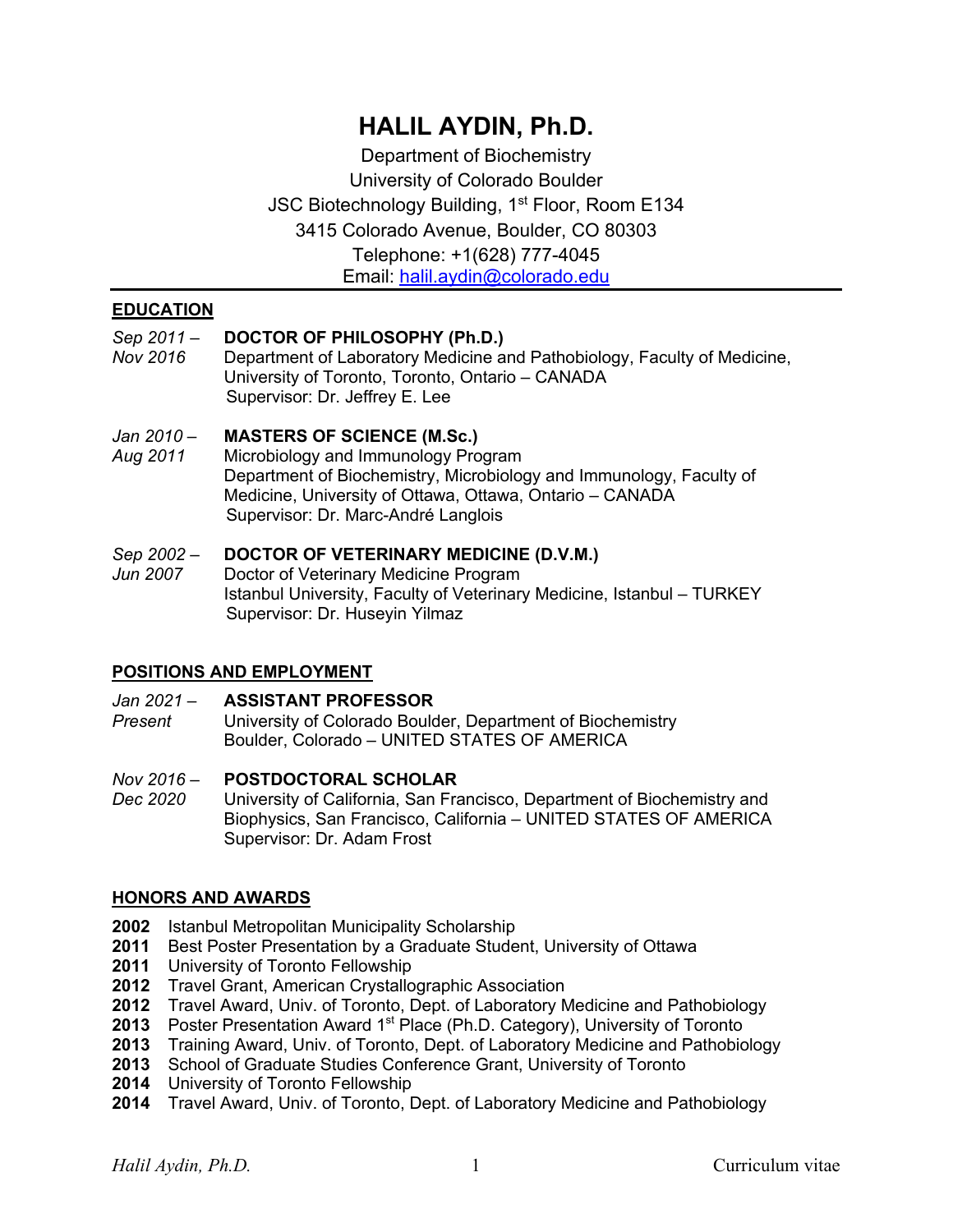- **2015** Ontario Graduate Scholarship (OGS) International
- 2015 Poster Presentation Award 1<sup>st</sup> Place (Ph.D. Category), University of Toronto
- **2015** Travel Award, Univ. of Toronto, Dept. of Laboratory Medicine and Pathobiology
- **2017** Human Frontiers Science Program Postdoctoral Fellowship
- **2017** Stuart Alan Hoffman Prize for best Ph.D. thesis, University of Toronto
- **2018** Keystone Symposia Future of Science Fund Scholarship

#### **PUBLICATIONS**

- **1.** \*Manicki, M., \***Aydin, H.**, Abriata, L. A., Overmyer, K. A., Guerra, R. M., Coon, J. J., Dal Peraro, M., Frost, A., Pagliarini, D. J. Structure and functionality of a multimeric human COQ7:COQ9 complex. doi: 10.1101/2021.11.15.468694. **\*** These authors contributed equally.
- **2. Aydin, H.**, Sultana, A., Li, S., Thavalingam, A., and J. E. Lee. Molecular architecture of the human sperm IZUMO1 and egg JUNO fertilization complex. **Nature 2016** Jun 15;534(7608): 562-565. doi: 10.1038/nature18595.

#### **Comments**

Structural Biology: When sperm meets egg. **Nature 2016** June 15;534(7608):484-485. doi: 10.1038/nature18448. (https://www.nature.com/articles/nature18448)

Scientists capture most intimate view yet of human conception. **The Globe and Mail 2016** June 15. (https://www.theglobeandmail.com/technology/science/scientists-capturemost-intimate-view-yet-of-human-conception/article30466138/)

Scientists Map Molecular Interactions at Point of Conception. **University of Toronto 2016** June 15. (https://medicine.utoronto.ca/news/scientists-map-molecular-interactionspoint-conception-0)

- **3. \*Aydin, H.**, \*Taylor, M. W., and J. E. Lee. Structure-guided analysis of the human APOBEC3- HIV restrictome. **Structure 2014** May 06;22(5):668-684. doi: 10.1016/j.str.2014.02.011. **\*** These authors contributed equally.
- **4. Aydin, H.**, Al-Khooly, D., and J. E. Lee. Influence of hydrophobic and electrostatic residues on sars-coronavirus S2 protein stability: Insights into mechanisms of general viral fusion and inhibitor design. **Protein Science 2014** May;23(5):603-617. doi: 10.1002/pro.2442.
- **5. Aydin, H.**, Cook, J.D., and J.E. Lee. Crystal structures of beta- and gammaretrovirus fusion proteins reveal a role for electrostatic stapling in viral entry. **Journal of Virology 2014** Jan;88(1):143-53. doi: 10.1128/JVI.02023-13.
- **6. Aydin, H.**, Smrke, B.M., and J.E. Lee. Structural characterization of a fusion glycoprotein from a retrovirus that undergoes a hybrid 2-step entry mechanism. **The FASEB Journal 2013** Dec;27(12):5059-71. doi: 10.1096/fj.13-232371.
- **7. \*Aydin, H.**, \*Azimi, F. C., \*Cook, J. D., and J. E. Lee. A Convenient and General Expression Platform for the Production of Secreted Proteins from Human Cells. **The Journal of Visualized Experiments 2012** Jul 31;(65). pii: 4041. doi: 10.3791/4041. **\*** These authors contributed equally.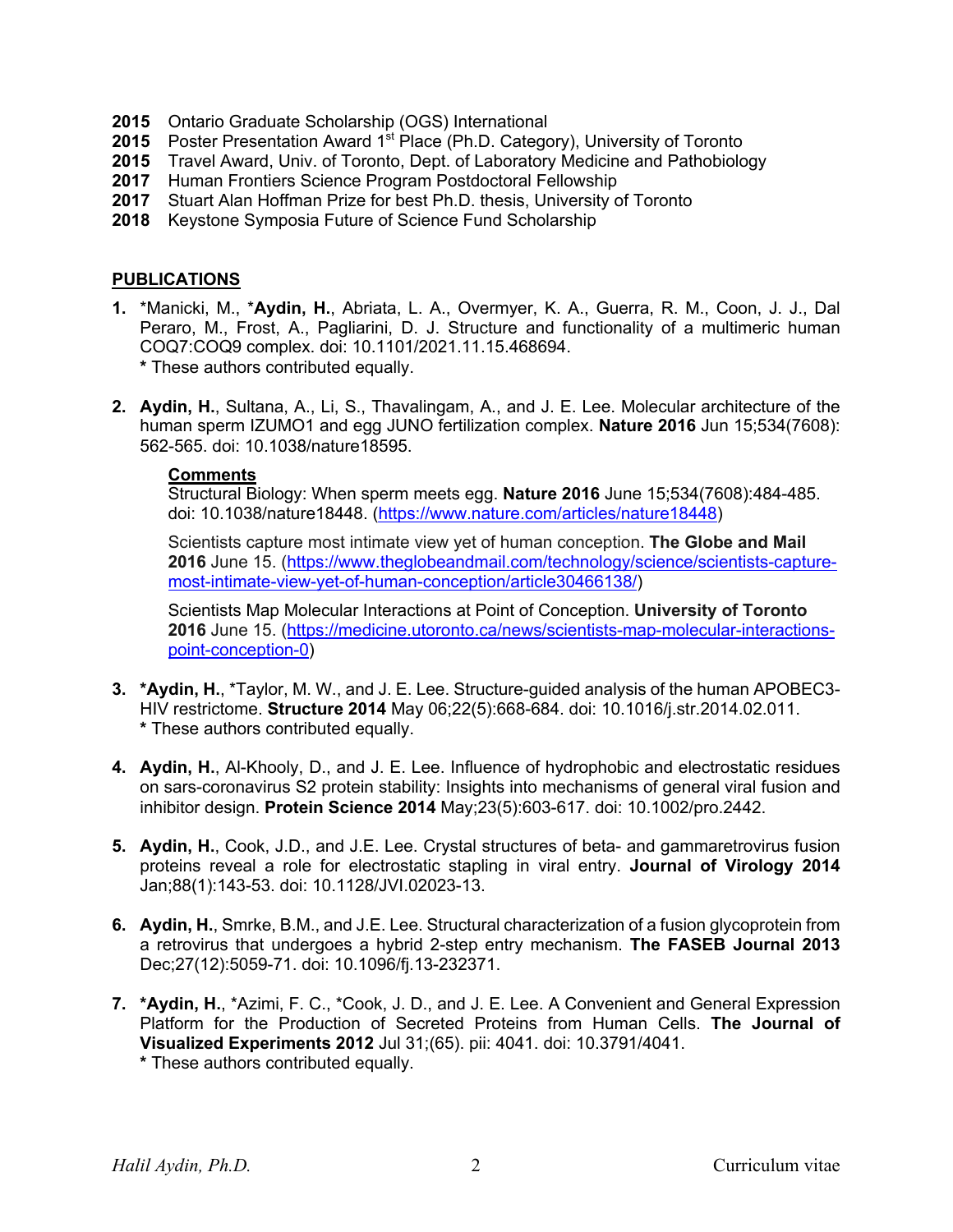- **8.** Rosales Gerpe, M.C., Renner, T.M., Bélanger, K., Lam, C., **Aydin, H.**, and M.-A. Langlois. N-linked glycosylation protects gammaretroviruses against deamination by APOBEC3 proteins. **Journal of Virology 2015** Feb;89(4):2342-57. doi: 10.1128/JVI.03330-14.
- **9.** Bélanger, K., Savoie, M., **Aydin, H.**, Renner, T.M., Montazeri, Z., and M.-A. Langlois. Deamination intensity profiling of human APOBEC3 protein activity along the near full-length genomes of HIV-1 and MoMLV by hyperHRM analysis. **Virology 2014** Jan 5;448:168-75. doi: 10.1016/j.virol.2013.10.008.

#### **INVITED PRESENTATIONS**

- **Oct 2021 Carleton College, Department of Biology Seminar**: The Structural Basis of Mitochondrial Coenzyme Q Biosynthesis**.** Northfield, Minnesota, USA
- **Feb 2020 University of Virginia, School of Medicine, Department of Molecular Physiology and Biological Physics Seminar**: The Structural Basis of Mitochondrial Coenzyme Q Biosynthesis**.** Charlottesville, Virginia, USA
- **Feb 2020 University of Pennsylvania, Perelman School of Medicine, Department of Physiology Seminar**: Mitochondrial form, function and movement**.** Philadelphia, Pennsylvania, USA
- **Feb 2020 University of Colorado Boulder, Department of Biochemistry Seminar**: The Structural Basis of Mitochondrial Coenzyme Q Biosynthesis**.** Boulder, Colorado, USA
- **Jan 2020 Iowa State University, Roy J. Carver Department of Biochemistry, Biophysics and Molecular Biology Seminar**: The Structural Basis of Mitochondrial Coenzyme Q Biosynthesis**.** Ames, Iowa, USA
- **Nov 2015 BHT Structural Biology Symposium:** Molecular architecture of the human sperm IZUMO1 and egg JUNO fertilization complex. Hamilton, Ontario, Canada
- **Apr 2014 Keystone Symposia, The Ins and Outs of Viral Infection: Entry, Assembly, Exit and Spread Short Talk:** General Structural Features and Determinants Required for the Stabilization of Class I Viral Fusion Glycoproteins. Breckenridge, Colorado, USA

#### **RESEARCH SUPERVISION**

#### **Postdoctoral Scholars**

*Jul 2021*– **Kelly Du Pont** *Present*

#### **Graduate Students**

*May 2021*– **Lottie Steward** *Oct 2021*

*Halil Aydin, Ph.D.* 3 Curriculum vitae